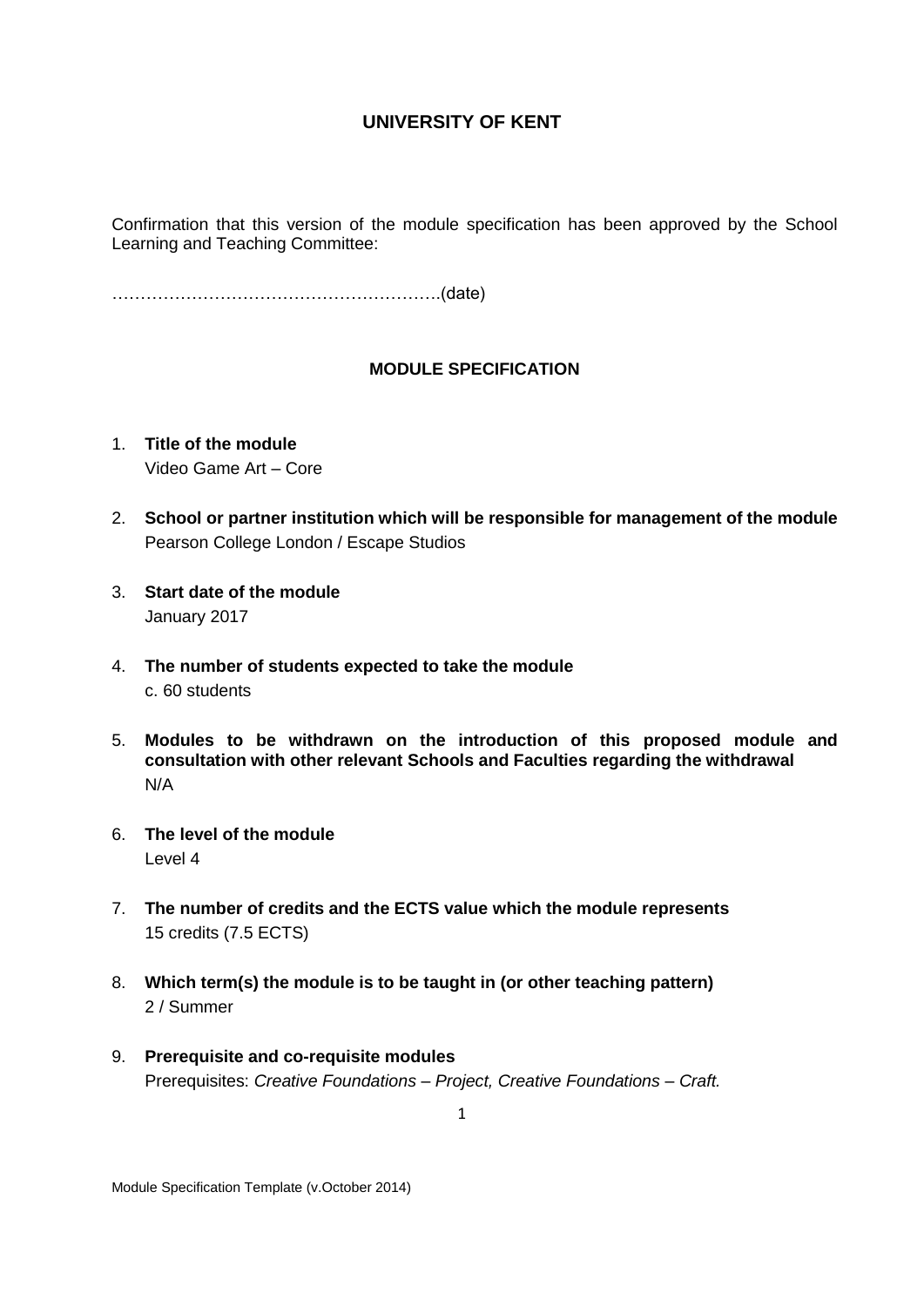# 10. **The programmes of study to which the module contributes**

MArt/BA Art of Visual Effects MArt/BA Art of Video Games MArt/BA Art of Computer Animation

## 11. **The intended subject specific learning outcomes**

On successful completion of this module, students will have Knowledge & Understanding (K) of…

- 1. The tools and techniques involved in creating basic game assets
- 2. The established theory and techniques in video game art production and their impact on the production process

On successful completion of this module, students will have Intellectual Skills (I) in…

- 1. Evaluating the success of solutions and the production processes involved in creating art for video games
- 2. Evaluating tools, techniques and approaches for the creation of a basic assets for a video game

On successful completion of this module, students will have Subject Specific Skills (S) in…

1. Using appropriate tools and techniques for the creation of basic video game assets to meet specified objectives

# 12. **The intended generic learning outcomes**

On successful completion of this module, students will have Transferable Skills (T) in…

1. Delivering a project to meet a specific set of objectives within well-defined time and resource constraints.

## 13. **A synopsis of the curriculum**

This module introduces students to the fundamentals of developing assets for use in video games. It takes students from zero experience to providing a sound foundation on which to build their artistic skills creating content for video games. Through intensive hands-on projects they will begin to learn the latest 3D software and techniques, including modelling, texturing and lighting basic assets for a modern game engine. The aims are:

• To develop students' understanding of producing game art assets for a mobile platform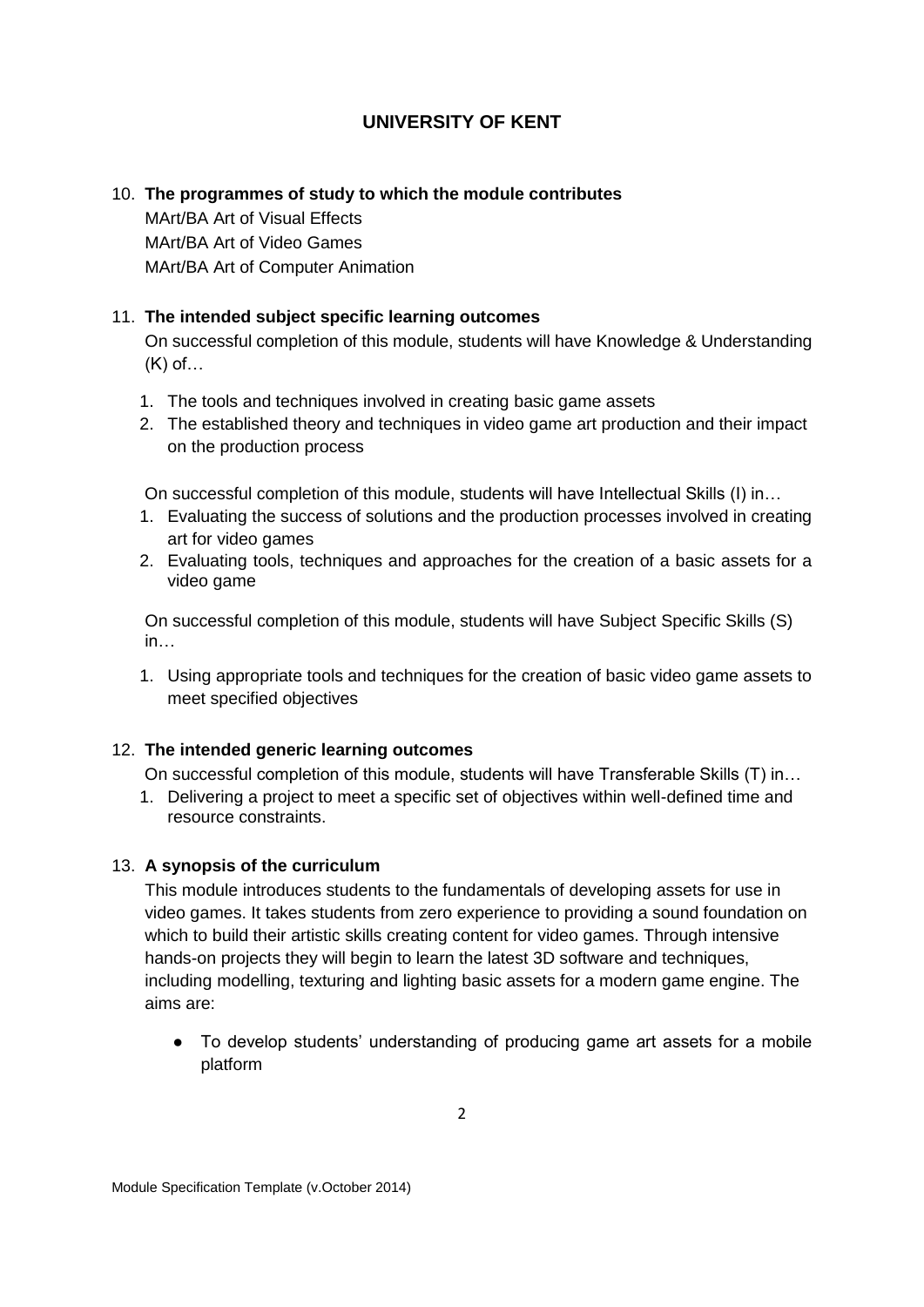● To provide a grounding in basic game art practice that will inform students' future work and will relate to or complement a chosen career path

Keywords: 3D, modelling, lighting, texturing, game engine

Outline syllabus:

- Theory and concept of computer games
- Modelling for games
- Texturing, lighting and materials for video games
- In-engine game art for mobile platforms

## 14. **Indicative Reading List**

## *Recommended*

- *The Art of Game Design: A Book of Lenses (Second Edition)*, Jesse Schell, Morgan Kaufmann Publishers (2014)
- *How to Draw: Drawing and Sketching Objects and Environments from Your Imagination*, Scott Robertson, Design Studio Press, (2013)
- *Introduction to Game Design, Prototyping, and Development: From Concept to Playable Game*, Jeremy Gibson, Pearson Education (2015)
- *Drawing Basics and Video Game Art*, Chris Solarski, Watson-Guptill Publications (2012)
- *Digital Lighting and Rendering*, Jeremy Birn, New Riders (2013)
- *Graphic Storytelling and Visual Narrative*, Will Eisner, Will Eisner Studios (2008)

## Electronic

- <http://opengameart.org/>
- <http://solarskistudio.com/blog/>
- <http://www.gamasutra.com/>

#### 15. **Learning and Teaching Methods, including the nature and number of contact hours and the total study hours which will be expected of students, and how these relate to achievement of the intended module learning outcomes**

Learning and teaching takes place through four key modes of delivery. These provide a blend of technical skills training, exploration of theory and praxis, application in the studio, and selfdirected study and development time. The balance differs depending on the type of module. As this is a Craft module, the balance is skewed in favour of Skills Sessions.

| <b>Skills Sessions</b> | $c.60$ hrs  |
|------------------------|-------------|
| <b>Tutorials</b>       | $c. 20$ hrs |
| Studio Time            | c. 45 hrs   |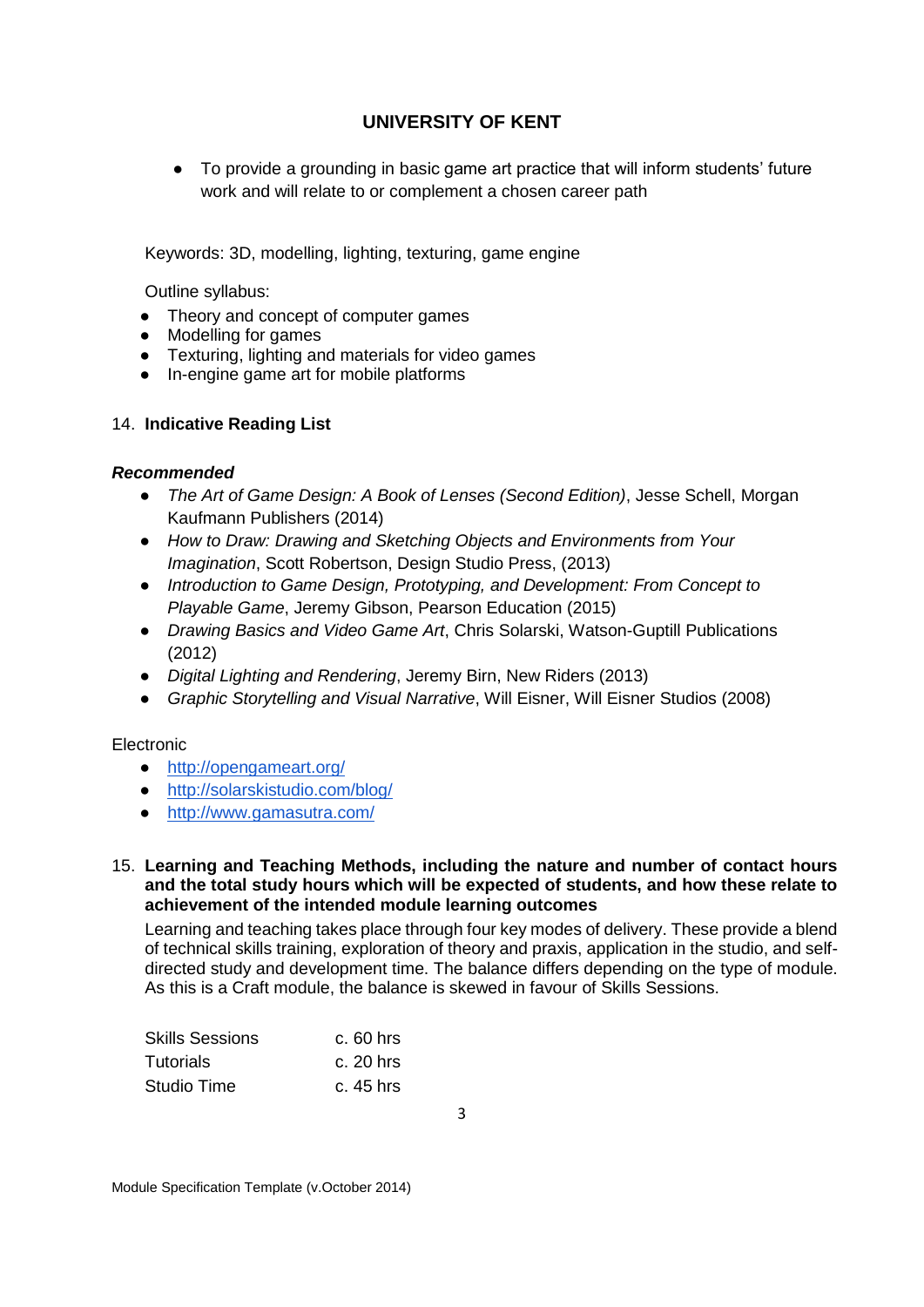| <b>150 hours</b> |
|------------------|
| c. 25 hrs        |
|                  |

#### 16. **Assessment methods and how these relate to testing achievement of the intended module learning outcomes**

Formative assessment will be provided throughout the module, both in terms of feedback on work in progress during Skills Sessions and Tutorials.

Summative assessment will be based on a Portfolio and Retrospective, and assessed using one or more of the Assessment Types (see Programme Specification).

#### **Game art exercise (Formative 0%)**

This provides formative input into the students' development. This is a game art production exercise, including simple modelling, texturing and lighting. Present for formative feedback at a Studio Crit.

#### **Assignment 1: Product (75%)**

The assessment will test Learning outcomes: 11.1, 11.2, 11.3, 11.4, 11.5, 12.1

The student will be required to create a final set of mobile game art assets to a brief with strict guidelines and limitations. Present for a Panel Crit and demonstrate how they have met the Learning Outcomes in their work.

The scope and size of this piece of work will be defined by the brief and the learning outcomes, and will take into account the length of time and skill level of the students.

#### **Assignment 2: Retrospective (25%)**

The assessment will test Learning outcomes: I1, T1

The student will be required to use the learning outcomes as starting points for an enquiry into their work over the course of the module. How does your work relate to established thory and practice? How well did they do? What might they do differently next time? They will need to write their analysis, give themselves a grade based on the grading criteria, and present this for moderation and assessment.

- 17. **Implications for learning resources, including staff, library, IT and space** No implications.
- 18. **The Collaborative Partner recognises and has embedded the expectations of current disability equality legislation, and supports students with a declared disability or**